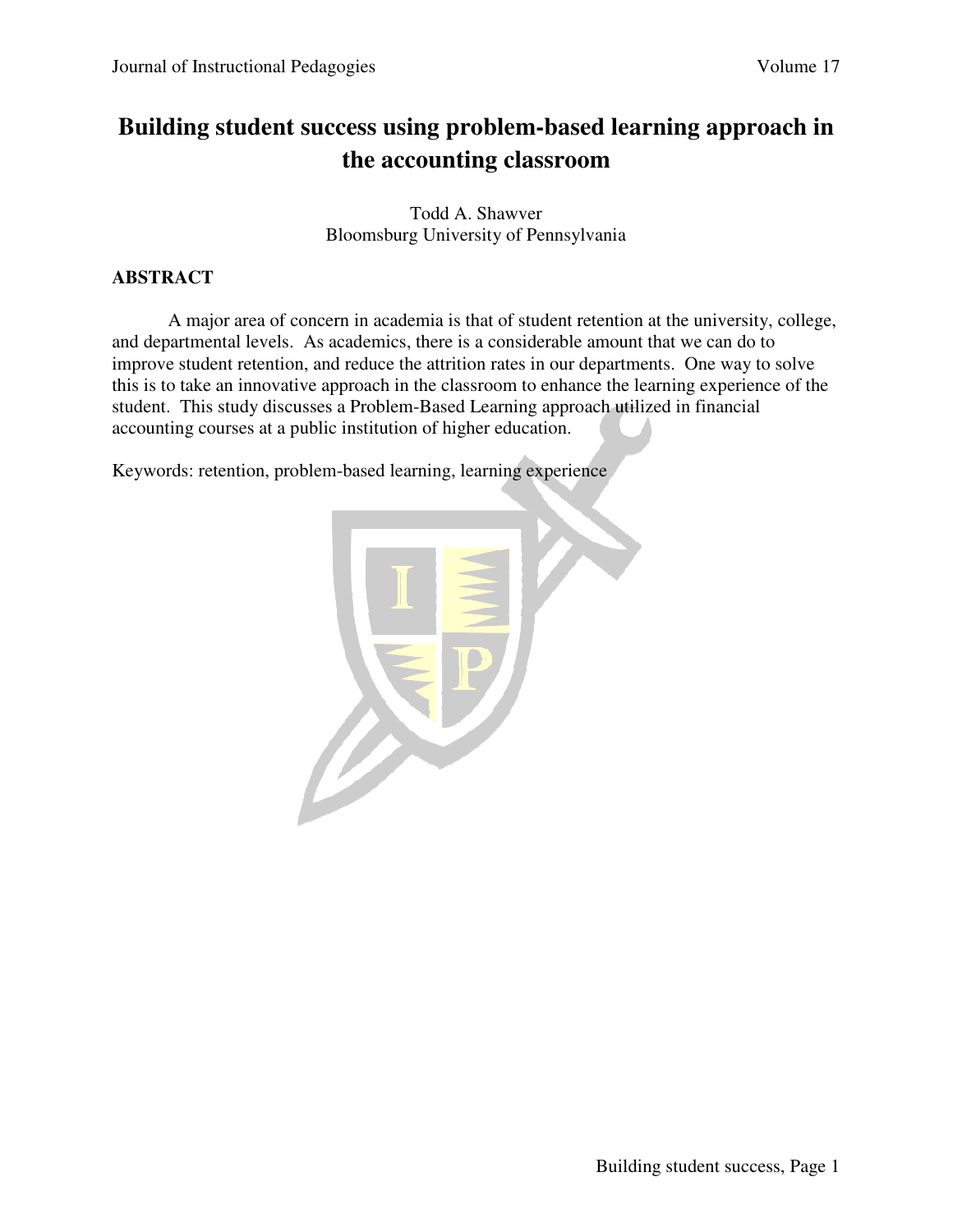Copyright statement: Authors retain the copyright to the manuscripts published in AABRI journals. Please see the AABRI Copyright Policy at http://www.aabri.com/copyright.html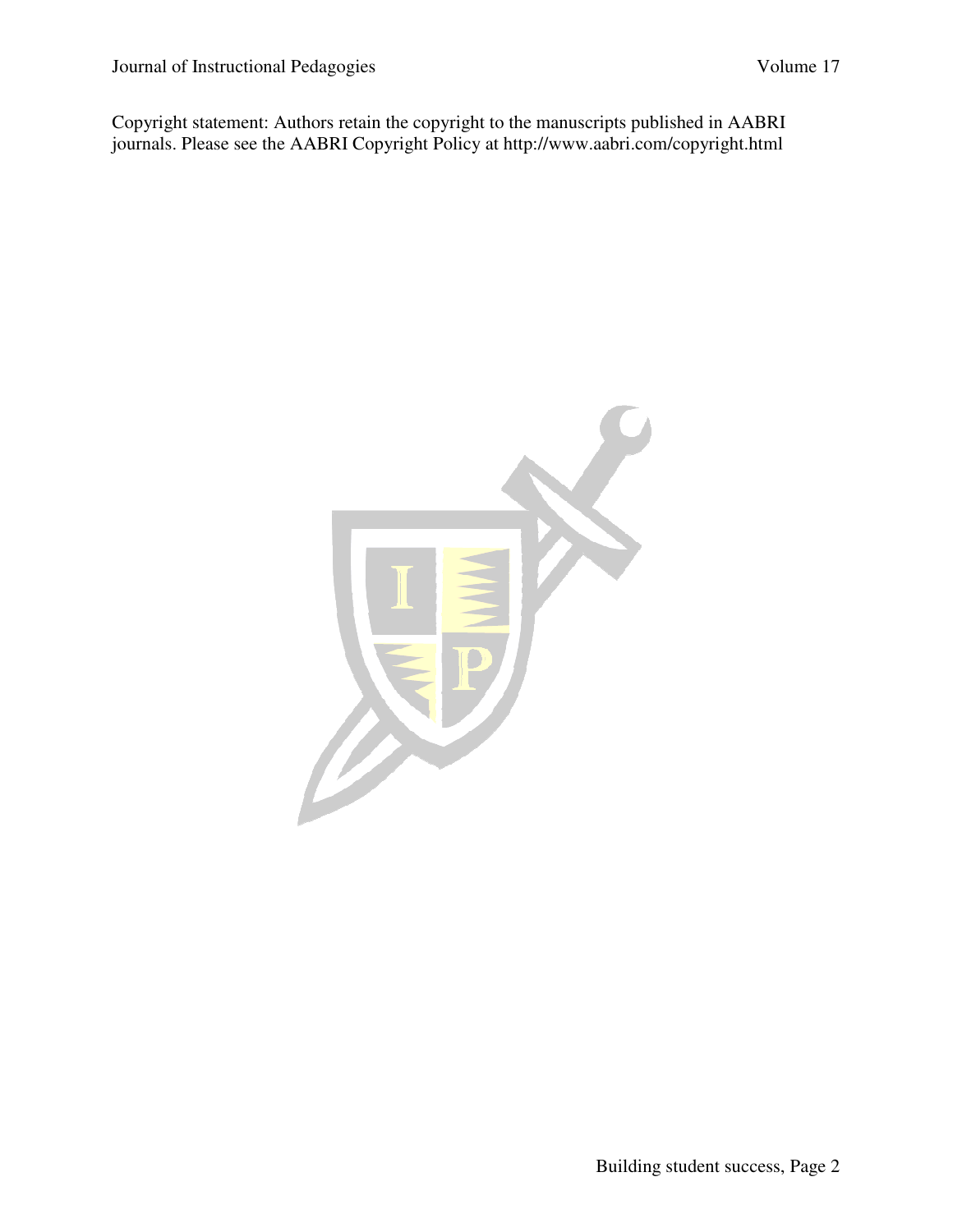#### **INTRODUCTION**

 Developing the curriculum in financial accounting courses can be a daunting task, especially when your class may include all non-accounting majors. The success of any academic institution depends on the ability to retain its students (Archer & Cooper, 1999). The success of a collegiate program is to be able to attract and retain quality students (Dodge, Mitchell & Mensch, 2009). Lack of motivation by these students may be caused by intimidating classroom environments and potentially low aptitudes of students (Wooten, 1996). To build motivation and aptitude of these non-accounting majors, and gain excitement among accounting majors, an innovative approach to the classroom environment may be implemented. It is our responsibility as academics to make such changes to the classroom experience to improve the attrition of students from accounting programs. Making such changes is a timely effort, but the positive classroom experience will have its' benefits for the students and faculty member alike.

 With this, a Problem-Based Learning approach can be used to improve the classroom experience and improve performance of accounting and non-accounting students alike. In the following, this research will first define the Problem-Based Learning Approach (Barrows, 1996), and discuss how this approach is best utilized in financial accounting courses.

## **THEORETICAL FRAMEWORK**

The problem-based learning model

Problem-Based Learning (PBL) evolved in the medical education field. The core model of the PBL approach, which was developed and utilized in a medical context at The McMaster University Faculty of Health Sciences, includes the following characteristics: 1) learning is student-centered; 2) learning occurs in small student groups; 3) teachers are facilitators or guides; 4) problems form the organizing focus and stimulus in learning; 5) problems are a vehicle for the development of clinical problem-solving skills; 6) new information is acquired through self-directed learning (Barrows, 1996).

#### Learning is student centered

 This characteristic states that students should be responsible for their own learning. A student must be able to identify what they need to know to gain a better understanding of the materials at hand, and identify where they need to get the information to solve the problem at hand. In addition, faculty act as consultants in the preparation of the problem, and the utilization of a tutor serves as an additional resource to the student. (Barrows, 1996)

#### Learning occurs in small student groups

 Groups are organized randomly and range from five to eight or nine students. This provides students with practice in working with different people from different backgrounds (Barrows, 1996).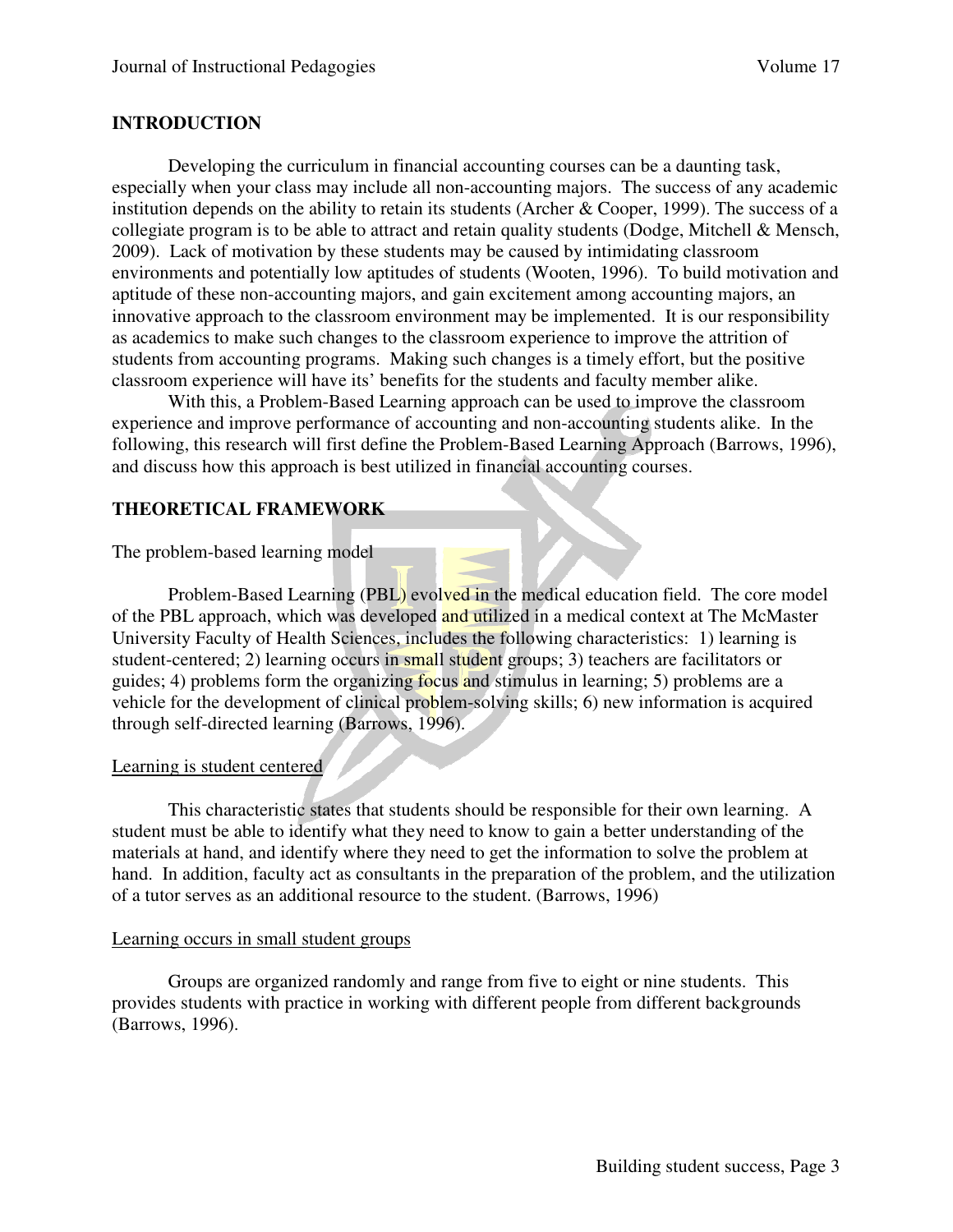#### Teachers are facilitators or guides

 Using the problem-based learning approach, teachers do not spend much time lecturing or providing factual information. Nor do they tell the students if they are right or wrong, and do not tell them what to study or read. This method is also known as metacognitive communication. The tutor, or teacher, rather tells them where to focus their study efforts and guide them throughout the process of problem-solving (Barrows, 1988).

 The process of facilitating may come in many modes or forms. Suggested by Heron (1989, 1993), there are three modes of facilitation that are useful for assisting beginning facilitators to understand how they operate:

- 1. *The hierarchical mode:* The role of the facilitator is to direct the learning process and apply their knowledge and power over it. The facilitator has total control over the teams and manages the team, and thus the classroom using a top-down approach.
- 2. *The co-operative mode:* The role of the facilitator is to work collectively with the teams in developing the learning process, sharing their knowledge, and allowing the team to be active participants in the facilitation of the learning process. The facilitator guides the teams in deciding how they are going to learn.
- 3. *The autonomous mode:* The facilitator allows the team to work independently on their own, bring totally responsible for their own learning process. The team directs their own learning and finds their own way in solving problems that are presented to them.

#### Problems form the organizing focus and stimulus for learning

 Real-world problems are introduced to provide students with what they will be faced with in a professional environment that will provide motivation and relevance to learning. Students will understand what they will need to learn to solve the problem. From this, they will be able to focus their efforts accordingly, and help them build understandings of the application to recall it later in future problems (Barrows, 1996).

## Problems are a vehicle for the development of clinical problem-solving skills

 The problem must follow the process that the student will become accustomed to in a real-world situation (Barrows, 1996).

## New information is acquired through self-directed learning

 Students are expected to learn from the world's knowledge and accumulated expertise by virtue of their own study and research, just as real practitioners do. During this self-directed learning, students work together, discussing, comparing, reviewing, and debating what they have learned (Barrows, 1996).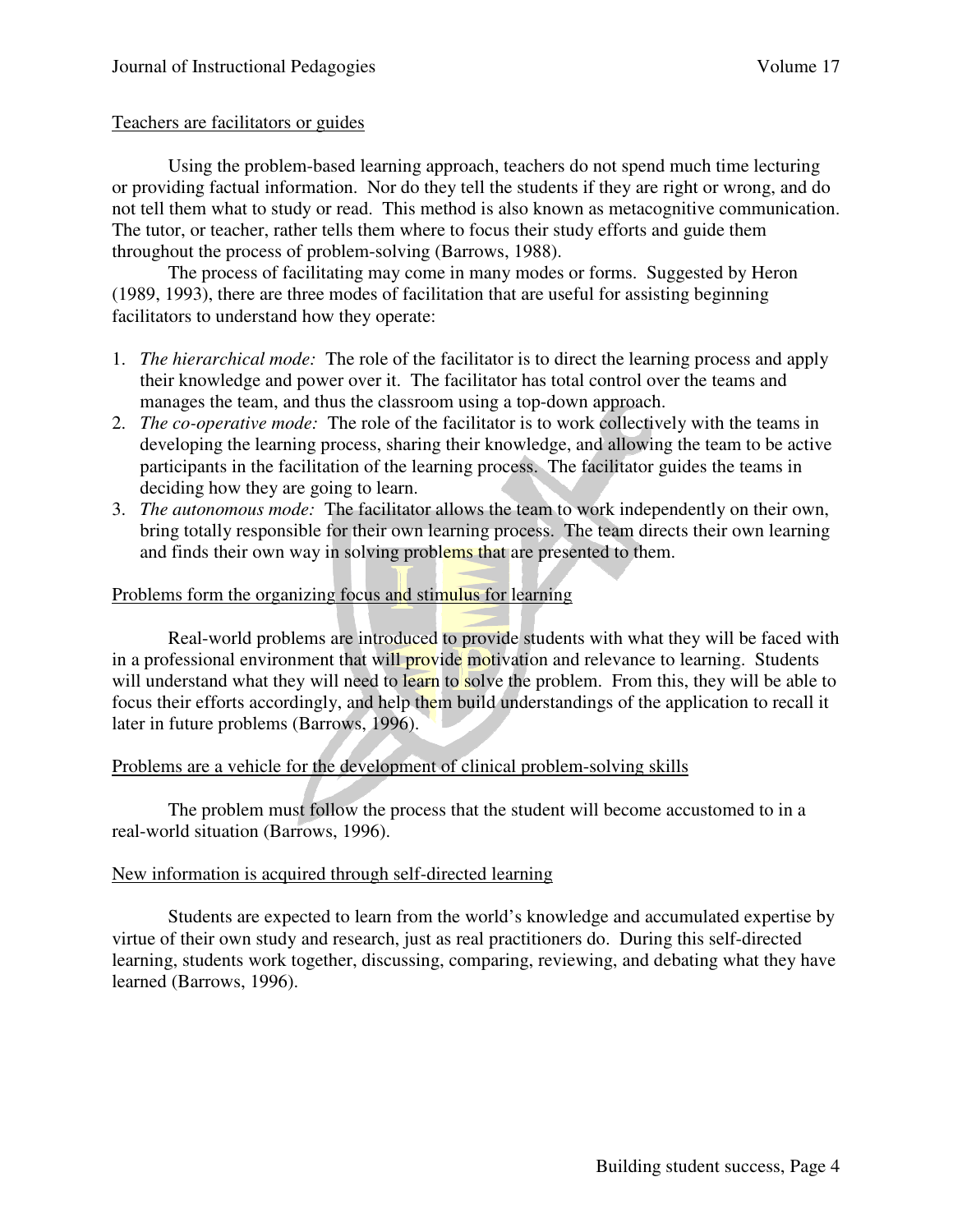#### **APPLYLING THE THEORETICAL FRAMEWORK TO FINANCIAL ACCOUNTING**

The characteristics of the theoretical framework have been outlined: 1) learning is student-centered; 2) learning occurs in small student groups; 3) teachers are facilitators or guides; 4) problems form the organizing focus and stimulus in learning; 5) problems are a vehicle for the development of clinical problem-solving skills; 6) new information is acquired through self-directed learning. Now a discussion will ensue on how to apply this theoretical framework to the financial accounting curriculum.

#### Learning is student-centered

In the financial accounting classroom, the students are empowered to become involved in the learning process. With this involvement, the faculty member provides problems to the students that relate directly to the learning objectives of the chapter. Once received, the student analyzes the problem to start building an understanding of what is being asked of them to complete.

#### Learning occurs in small students groups

 In the financial accounting classroom, the students are organized in random groups of four or five students, depending on the class **size.** As the semester progresses, these groups are changed, causing students to be in groups with different students from diverse backgrounds and knowledge. Through visual analysis by the *instructor*, each group will include a student who has high leadership abilities and knowledge of the accounting theories presented. This will allow each group the ability to learn from each other, building a more effective learning environment.

#### Teachers are facilitators or guides

In the financial accounting course, students are provided with the information they need to know to solve the accounting problem. This information will include textbooks and online tools if available. At no time, shall the instructor direct them and provide answers, but rather think cognitively about the problem at hand, and be able to use the available resources to help them locate the process in which to solve the accounting problem. This will also strengthen student's abilities to use the available resources in their learning, and make students more responsible for their learning. Part of the learning process in any discipline is to make errors, and learn from those errors.

#### Problems form the organizing focus and stimulus for learning

In the financial accounting course, students are always provided with real-world information to understand when and where they will see this information throughout their professional and personal lives. The instructor always makes a point that as an accounting or non-accounting major, understanding accounting information and processes are relevant in effective management of their businesses. Accounting information and processes is also significant in their personal lives when it comes to managing money and being able to determine investment strategies, among other useful decision-making. All too often, the textbook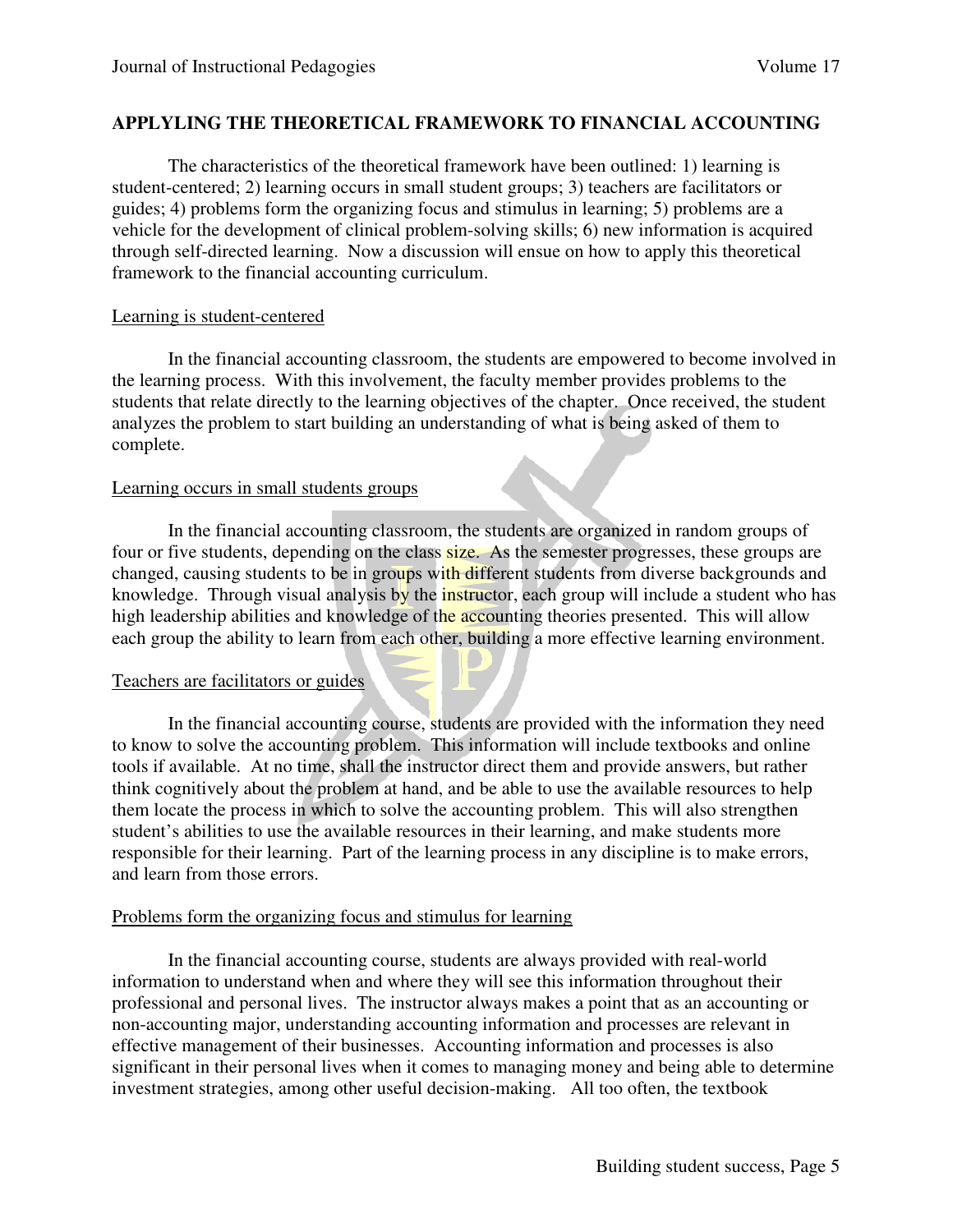mediums only provided a limited view of the real-world of financial accounting. Through implementing a project that students can take the opportunity to analyze a real company, and make logical determinations of the company's financial performance will better prepare the student for future success.

#### Problems are the vehicle for the development of clinical problem-solving skills

In the financial accounting course, students must face problems that they will see in a real-world business and accounting environment. This allows the student to understand the true application of accounting procedures.

#### New information is acquired through self-directed learning

 In a financial accounting course, it is important that students understand what resources to use to gain understanding of the accounting problem at hand. Through their personal and team research, they can build an understanding of the resources available, and become aware of new information that they may have not considered prior to researching the accounting topics.

#### The transition from a lecturer to a facilitator

 As academics, we all have different interpretations of what makes us an academic in the classroom. Some believe that we are lecturers and that our role is to solely utilize our knowledge and convey theories to our students, leaving the hands-on training to self-directed learning, internships, and on-the-job training. Others believe that their role as an academic is to not only lecture, but be mentors and trainers to our future accountants and business professionals. Others may be a hybrid of the two methods.

In the field of accounting, many believe that due to its nature, accounting education is a problem-based discipline and that it may not be necessary to pursue alteration of present curriculum to problem-based learning approach. However, due to present attrition rates in colleges and universities, it may be necessary to make such changes. For instance, according to the U.S. News and World Report (2013) data, freshman retention rates are declining.

#### EDUCATIONAL OBJECTIVES POSSIBLE WITH A PROBLEM-BASED CURRICULUM

#### The acquisition of integrated knowledge base

 In the medical field, problem-based learning must be integrated into all medical school disciplines basic to medical practice. By not including the PBL curriculum in all medical school disciplines, the risk of inhibiting the integration of those subjects in the students' understanding of a patient's problem, and forcing a student to move from a PBL approach, to other passive learning approaches may inhibit learning (Barrows, 1996).

 In the financial accounting curriculum, consistency is important. By allowing students to immerse themselves into the learning experience, students have the ability to prescribe to the integrated knowledge base of financial accounting, and enhance their learning experiences inside and outside of the classroom.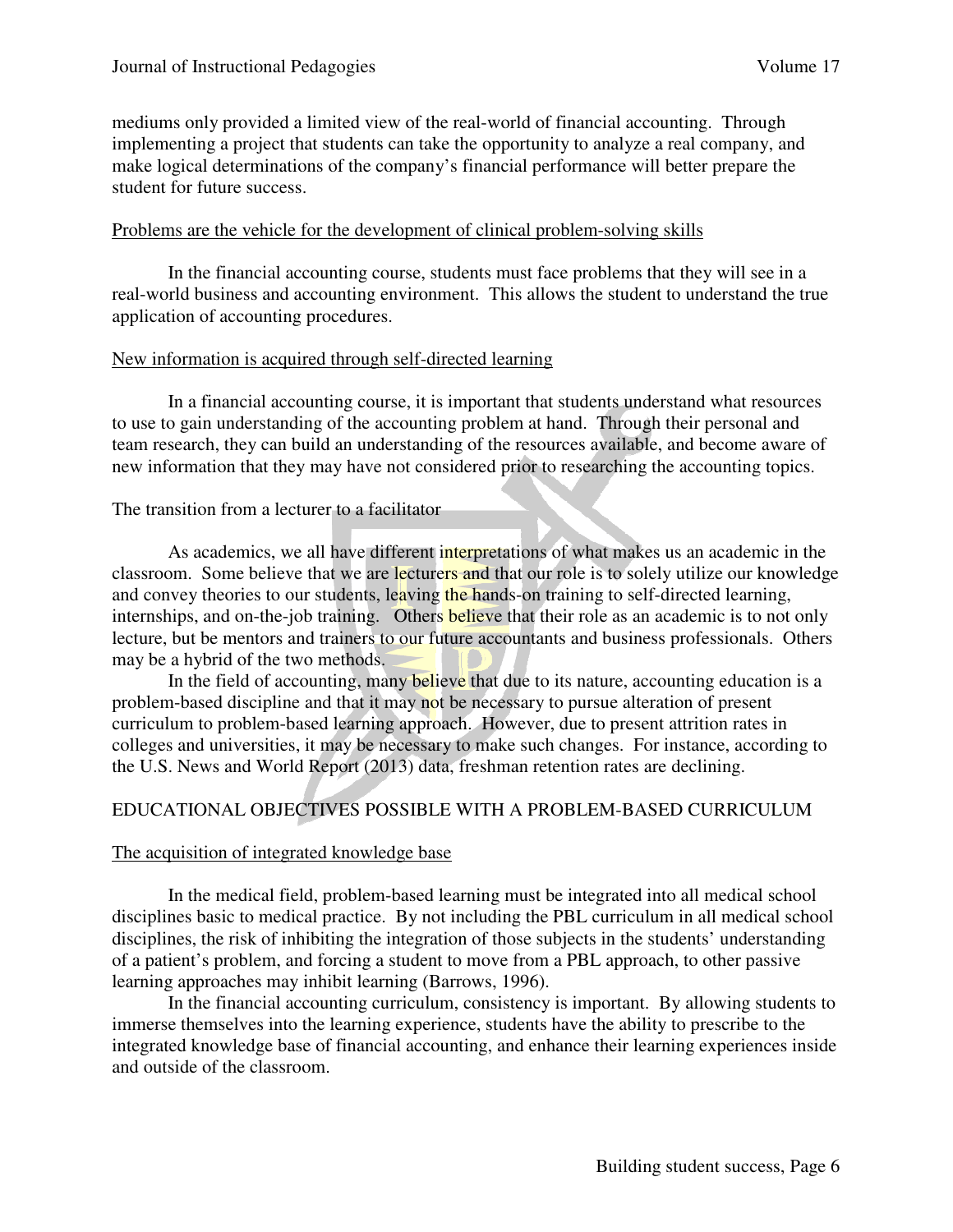#### The acquisition of a knowledge-base structured around the cues presented by patient problems

 In the medical field, medical students have the ability to organize their knowledge around patient cues, enhancing the student's abilities to recall what they learned by applying it in clinical work. Within the PBL curriculum, students analyze and resolve the problem as far as possible before acquiring any information to further provide understanding to the problem (Barrows, 1996).

 In the financial accounting curriculum, repetition is a key to the understanding of a particular financial accounting topic. In financial accounting, the PBL approach is to allow students to analyze and resolve a financial accounting problem as far as they possibly can without having to use reference materials to help them along the way. As they progress through the introductory financial accounting course, a student will extend their skills by continually solving financial accounting problems, learning something new each time they are faced with a similar problem.

#### The acquisition of a knowledge-base enmeshed with problem solving processes used in clinical medicine. The development of an effective clinical problem-solving process

 In the medical field, solving problems successfully is integral to the success of the medical practice, thus it is important to immerse the student in real-world situations that will allow them to enhance their problem-solving skills. Some have stated that students in an undergraduate curriculum do not have the ability to immerse themselves in a physician's role, thus not having the same level of problem-solving skills than more seasoned students (Barrows, 1996).

 In a financial accounting course, having students immerse themselves in real-world information is integral to the success in the classroom. Although many students in an introductory financial accounting course may not become accounting majors, it is important that they understand why accounting information presented is important, and how problem-solving can be greatly enhanced through a true understanding of the financial accounting curriculum. Through reviewing real-world information and applying this information to financial accounting problems, it allows the student to better understand the correct process when faced with a realworld financial accounting problem.

#### The development of effective self-directed learning skills. The development of team skills

 In the medical field, these goals require that the PBL approach have a student-centered focus. Students must make every attempt to immerse themselves in the learning process, and determine what to learn and what resources, and attain guidance from the instructor. The PBL approach can be greatly weakened by the instructor who shows too much directive with students, and is too involved in the learning process. These items make students all too dependent on the faculty member, taking away from the true problem-based learning approach (Barrows, 1996).

 These items, too, can be applied directly to a financial accounting course. Students must build an environment for learning where they are independent thinkers, where they can build the confidence to make decisions based on the problem that they are dealing with. Using the PBL approach in the classroom, it encourages this aspect of independent thinking, while working in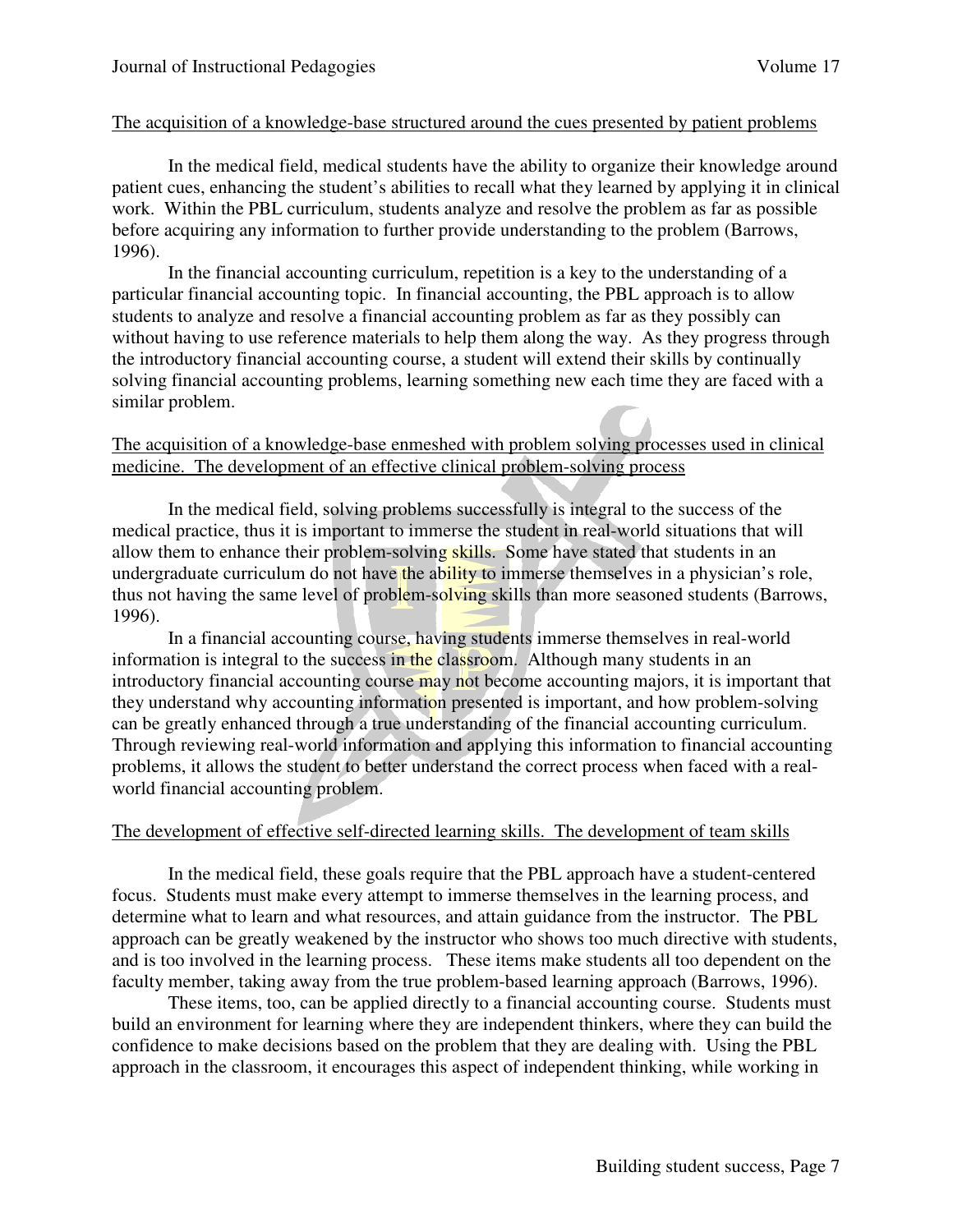groups emphasizes team skills that provide the necessary skills required to be successful professionally.

## **AICPA CORE COMPETENCIES**

Quality of instruction is a major factor in student learning according to the *AICPA Core Competency Framework*. Analyzing the AICPA Core Competencies (AICPA, 2013), the core competencies accomplished through a problem-based-learning approach in an accounting program and how they are accomplished are as follows in Exhibits 1-1 (Functional), 1-2 (Broad Business Perspective) and 1-3 (Personal):

| <b>Exhibit 1-1</b>                                                |  |  |
|-------------------------------------------------------------------|--|--|
| <b>Functional Categories</b>                                      |  |  |
| Students are able to analyze and interpret business information   |  |  |
| and render judgment based on available business information.      |  |  |
| Students are able to communicate business information             |  |  |
| accurately through the preparation of the four primary financial  |  |  |
| statements: Income Statement, Statement of Retained Earnings,     |  |  |
| Balance Sheet, and Statement of Cash Flows (Indirect and          |  |  |
|                                                                   |  |  |
| Through analysis of the financial information that is conveyed to |  |  |
| users, students have the ability or render judgments basis on the |  |  |
| available business information through performing financial       |  |  |
| statement analysis, measuring liquidity, solvency, and            |  |  |
|                                                                   |  |  |
|                                                                   |  |  |
|                                                                   |  |  |

| <b>Exhibit 1-2</b>                         |                                                                                                                                                                                                                                                                                                                                                                                                                  |  |
|--------------------------------------------|------------------------------------------------------------------------------------------------------------------------------------------------------------------------------------------------------------------------------------------------------------------------------------------------------------------------------------------------------------------------------------------------------------------|--|
| <b>Broad Business Perspective Category</b> |                                                                                                                                                                                                                                                                                                                                                                                                                  |  |
| Industry/Sector<br>Perspective             | Students have the ability to analyze and interpret business<br>information and compare to other companies within the industry<br>and sector. Each student is provided with a company that is<br>represented on the Standard & Poor's 500 list, and are asked to<br>analyze business information for their company, and compare<br>performance results to other companies within the same industry<br>and sector. |  |
| Strategic/Critical Thinking                | Through the analysis of real business information, and the<br>comparison with companies in a similar industry/sector, students<br>have the ability to intelligently make assumptions about a<br>company's future financial performance.                                                                                                                                                                          |  |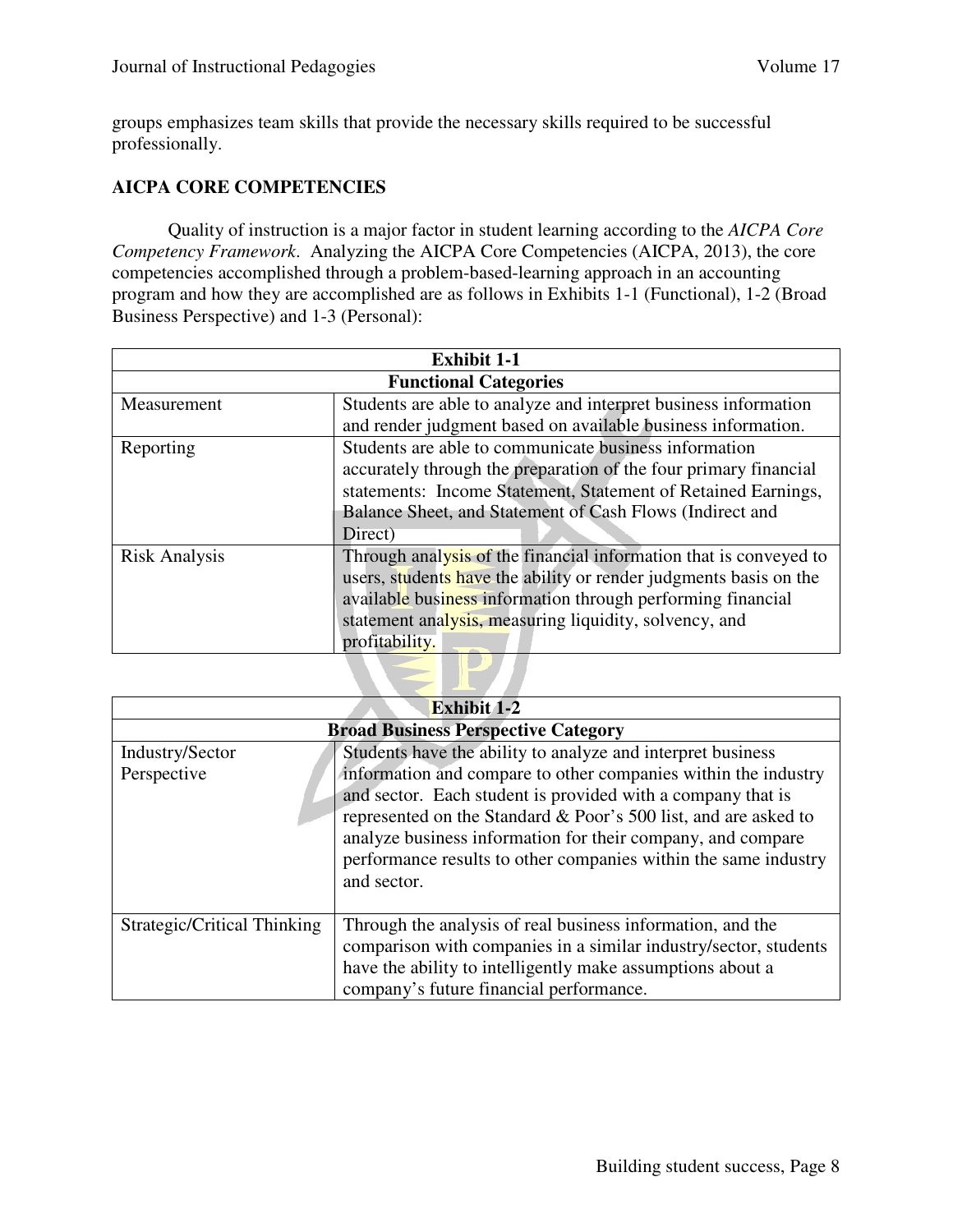| <b>Exhibit 1-3</b>                                        |                                                                  |  |
|-----------------------------------------------------------|------------------------------------------------------------------|--|
| <b>Personal Category</b>                                  |                                                                  |  |
| Communication and                                         | Through the work that is required in this introductory financial |  |
| Problem-Solving/Decision-                                 | course, students can now speak intelligently and logically about |  |
| Making                                                    | financial information and be able to enhance their chances of    |  |
| success throughout their curriculum. By understanding the |                                                                  |  |
|                                                           | business and accounting acumen that is presented within this     |  |
|                                                           | course, students will have the ability to become effective       |  |
|                                                           | business planners, decision-makers and investors.                |  |

#### **HYPOTHESIS**

Poor performance in the classroom can be frustrating from the student and faculty perspective. One reason for poor performance is that of potential anxiety when dealing with math-related problems (Hembree, 1990), and taking that anxiety into the math required in a financial accounting course (Stone, 1994; Stone et al., 1996, Garcia and Jenkins, 2002). In a study performed by Byrne and Flood (2005), it is estimated that nearly 25 percent of introductory accounting students are unsure of and lack confidence in their potential success in an introductory accounting course.

Given the conceptual nature of financial accounting, it is somewhat difficult for a student to understand financial accounting information. Prior research shows that students learn incrementally with learning tasks that break-down major ideas with smaller ideas (Smith et al., 1993; Sweller and Chandler, 1994; Mayer et al., 2002; Ayers, 2006). These ideas have been successful in teaching the accounting equation (Edmonds and Alford, 1989), among other accounting topics.

This research believes that these non-accounting majors will benefit the greatest from a problem-based learning approach.

Therefore, the following is hypothesized:

H1: Using a Problem-Based Learning approach in the classroom will result in a higher average grade on Exams in an introductory financial accounting course.

## **METHODOLOGY**

This study explores the effect of a Problem-Based Learning approach in the financial accounting curriculum. This study compares results from one semester where a PBL approach was implemented and compares it to a control group where a PBL approach was not used.

#### Course administered

 The course that was used in this study is an introductory financial accounting course that consists of only non-accounting majors. Majors in this course include Finance, Management, Marketing and those students who are undeclared majors. Historically, these students do not have a vested interest in the course, don't understand the importance of financial accounting, and many do the minimal amount of work resulting in low grades for the class.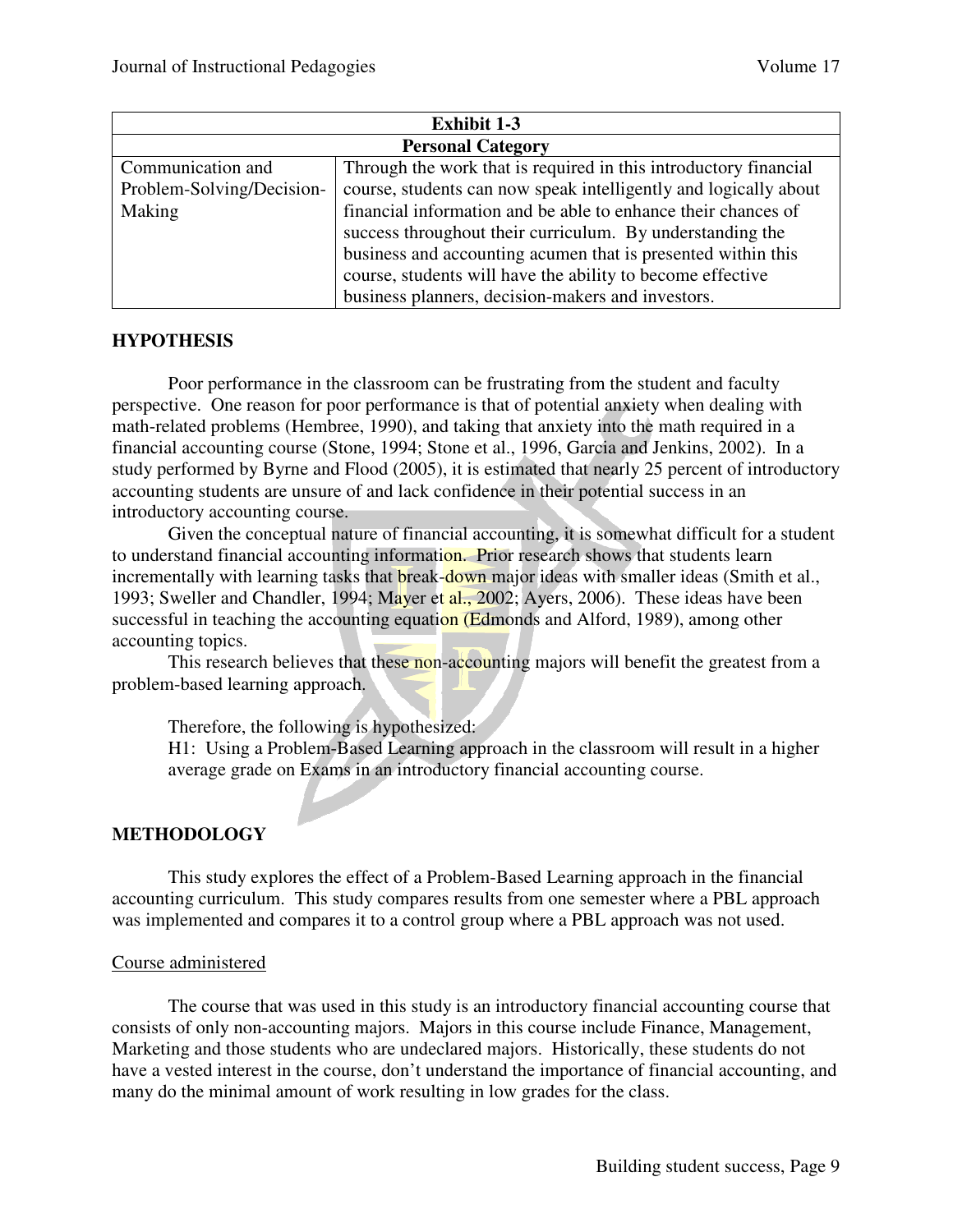#### Assessment utilized

 Within the two semesters, the assessment of student understanding of the financial accounting materials includes three exams. Each exam includes multiple-choice and problemsolving. Exam 1 covers introductory topics, including an introduction to financial statements, the accounting information system, and accrual accounting concepts. Exam 2 covers all topics covered in Exam 1, in addition to information pertaining to merchandising companies, multi-step income statement development, reporting and analyzing inventory, fraud, internal controls, and cash controls, and reporting and analyzing receivables. Exam 3 is comprehensive, including content of Exams 1 and 2, in addition to reporting and analyzing long-live assets, liabilities, stockholders' equity, and the statement of cash flows. With each exam, it was a requirement of the students to complete a basic set of financial statements, and each subsequent exam become more complex in the solution.

A supplemental rubric or assessment instrument (based on AICPA Core Competencies) was used to assure that students came out of the course with a good solid foundation of financial accounting. As the instructor and facilitator, time was taken to analyze each student's understanding of the financial accounting materials, which was used for justification of the student's final grade in the introductory financial accounting course. An example of this rubric is included in Appendix.

#### Demographics of population

The sample size in this study is 136 freshmen business majors. The sample size in the control group and the PBL administered semesters are both 68. Demographics of the class in the non-PBL administered semester is 61.1% male, 38.9% female. Demographics of the class in the PBL administered semester is 67.7% male and 32.3% female. In the total sample, 64.2% were male, 35.8% were female.

#### Assessment results

 The statistics from each exam are included in Table 1. For Exam 1, the control group resulted in a mean of 77%, with a standard deviation of 12.818. For Exam 1, using a PBL approach resulted in a mean of 77.6% with a standard deviation of 9.567. For Exam 1, there was less variability in results using a PBL approach to teaching financial accounting versus a non-PBL approach. However, the difference is not significant with a .780 significance level at a 95 confidence interval using the independent samples t-test.

 For Exam 2, the control group resulted in a mean of 72.5%, with a standard deviation of 14.944. For Exam 2, using a PBL approach resulted in a mean of 73.9% with a standard deviation of 10.359. For Exam 2, as was the case for Exam 1, there was less variability in results using a PBL approach to teaching financial accounting vs. a non-PBL approach. However, the difference is not significant with a .685 significance level at a 95 confidence interval using the independent samples t-test.

 For Exam 3, the control group resulted in a mean of 66.9%, with a standard deviation of 15.641. For Exam 3, using a PBL approach resulted in a mean of 74.3% with a standard deviation of 11.786. For Exam 3, as was the case for Exams 1 and 2, there was less variability in results using a PBL approach to teaching financial accounting versus a non-PBL approach. The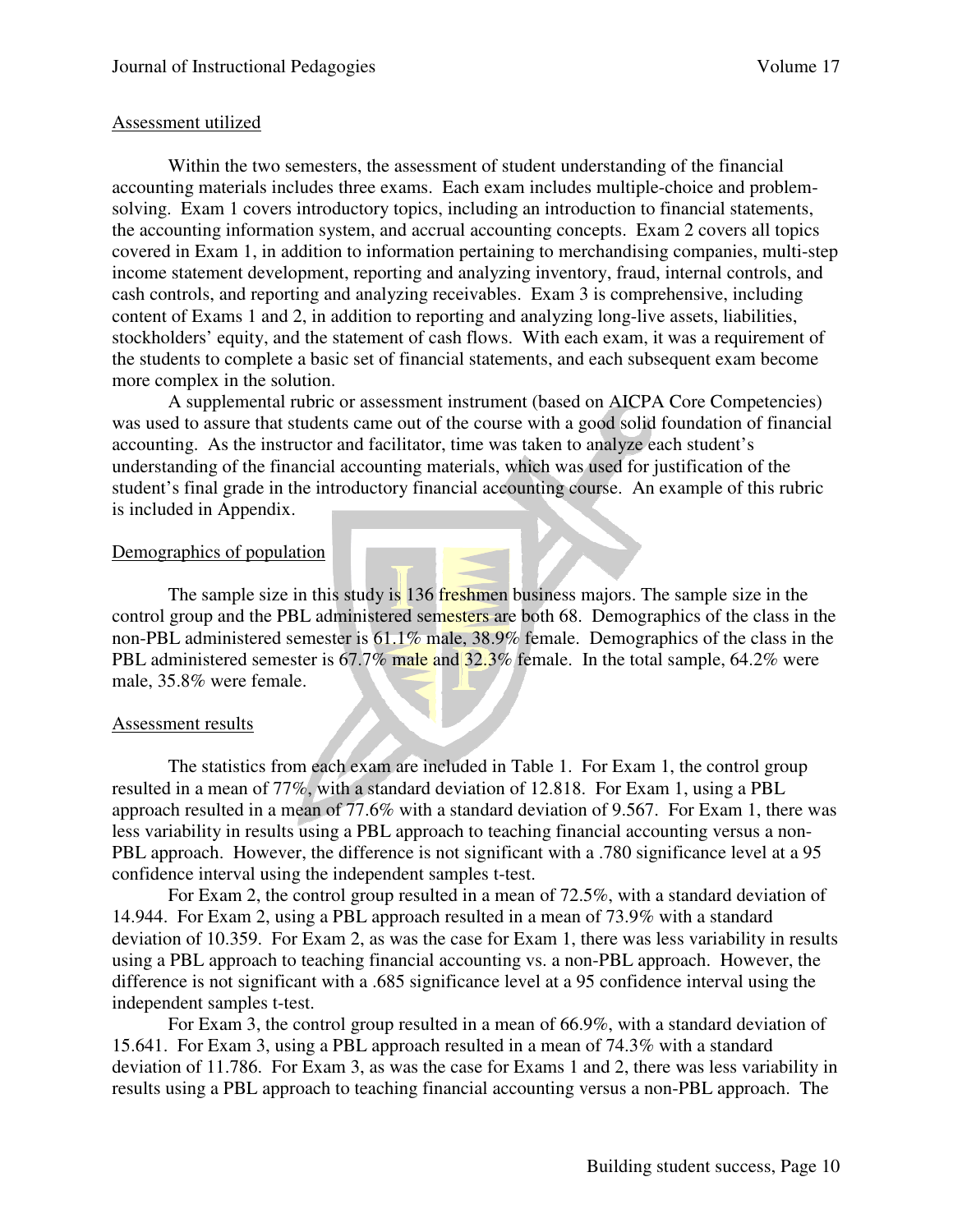difference is significant with a .002 significance level at a 95 confidence interval using the independent samples t-test.

#### INSERT TABLE 1 FROM APPENDIX

#### Analysis of results

 Analyzing the results further, certain assumptions can be made. Firstly, this introductory financial accounting course provides a student's first exposure to not only financial accounting, but also a Problem-Based Learning approach. The improvement in grades throughout the course of the semester show that students became more accustomed to this new innovative approach in the classroom where they can take control of and be responsible for their own learning. As the semester progressed, students became more aware of what resources to use to solve the problem at hand, and through experience with the assessments, and understanding of how they need to study to find success on the assessments.

 The students were very receptive of the problem-based learning approach. Each semester, students are asked to evaluate faculty performance for the semester. The scale used is a 5-point Likert scale, with  $5 -$  "almost always",  $4 -$  "usually",  $3 -$  "Sometimes",  $2 -$  "almost never", and 1 – "never". In the control group, 65% of the respondents reported that the course "almost always" facilitated independent thinking and problem solving. In the group where problem-based learning was utilized, 80% of the respondents reported that the course "almost always" facilitated independent thinking and problem solving. Additionally, in the control group, 61% of the respondents reported that the course "almost always" encouraged students to be involved in the learning process. In the group where problem-based learning was utilized, 71% of the respondents reported that the course "almost always" encouraged students to be involved in the learning process. The results are outlined in Table 2.

## INSERT TABLE 2 FROM APPENDIX

#### **CONCLUSION**

This paper explored an innovative approach in an introductory financial accounting course for business majors. A goal of the course is to build awareness within college-based students of the important role accounting information plays in society and the benefits that can be received from a strong foundation of accounting knowledge. Through the implementation of a problem-based learning approach, students have the ability to learn the financial accounting materials in a way that will most benefit each individual student. A problem-based learning approach assists students in developing and enhancing their communication, analytical, measurement, teambuilding, and critical thinking skills in a business environment.

 The instructor involvement in the classroom is to act as a facilitator rather than a lecturer. The instructor in the problem-based learning approach provides the basic guidelines and instructions to the student, and provides the resources in which to solve the problem. The student is provided with the responsibility of solving the problem with the knowledge base they have gained, and utilize resources on when a point is reached where it is required. However, the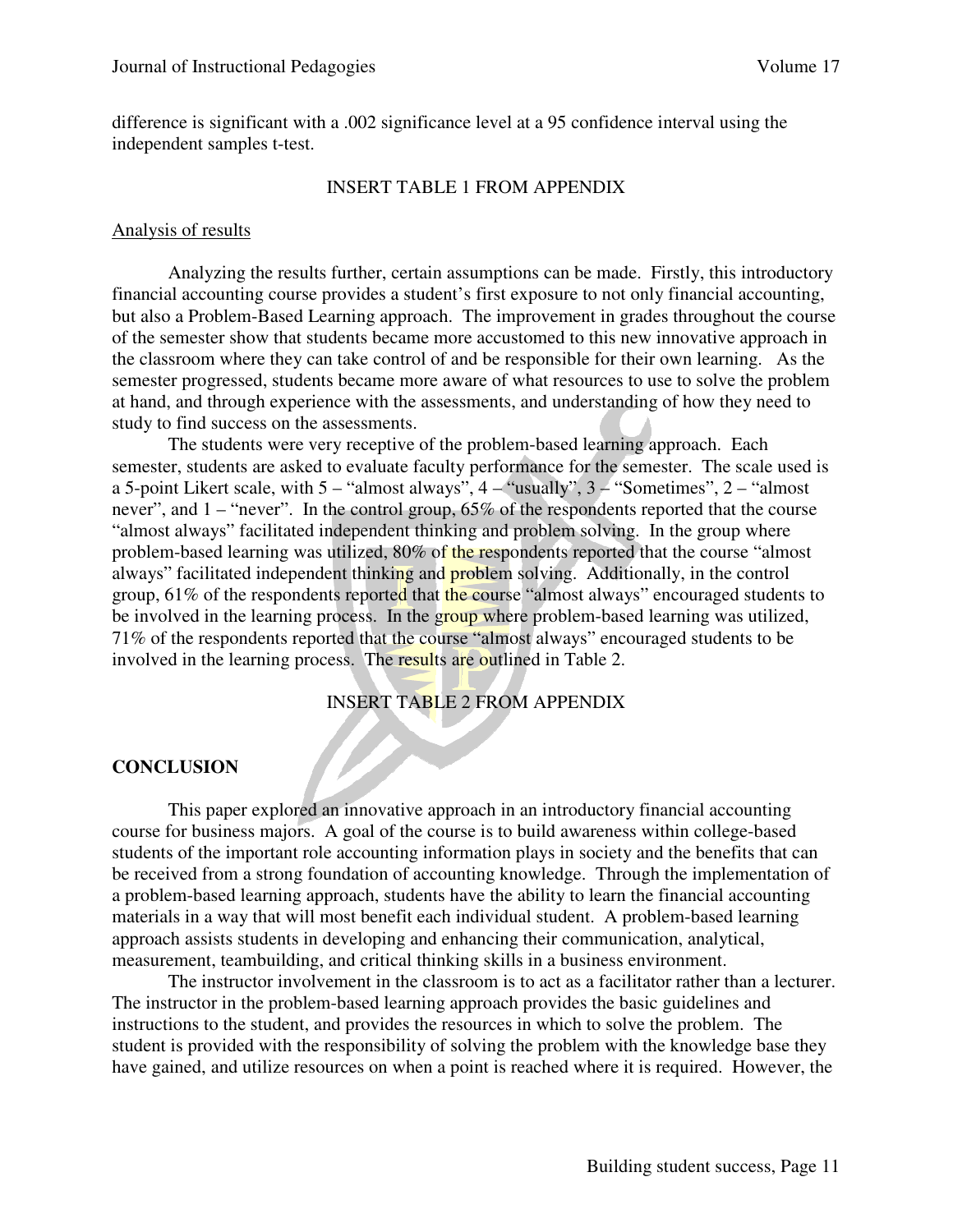knowledge to know where to go to find a solution to a problem is integral to success in an introductory financial accounting course.

 Some have said that a problem-based learning curriculum is what accounting curriculum always has been; a belief this study believes is not true. Problem-based learning empowers students to be more responsible for their own learning, and builds the confidence necessary to be successful in their academic, professional, and personal lives.

Limitations and the future of problem-based learning studies

 As educators, we all need to find new and innovative ways to present financial accounting information in the classroom. This study only scratches the surface of ways to improve accounting curriculum and gain more interest of students in the field of accounting. An area to analyze would be to how to use the latest technologies in the classroom and how students can use those resources to enhance their learning experience in financial accounting inside and outside of the classroom.

Another area to analyze is what assessments can be used in replace of, or in addition to, just solely exams and student survey assessments. This research believes that some exam-types and student survey assessments don't effectively show what learning outcomes really are, but rather show how effectively a student can reiterate and memorize that accounting knowledge base. There is an opportunity here to rethink our assessments and provide a better understanding of a student's actual understanding of accounting and business.

This research will continue to strive to improve upon a problem-based learning curriculum in financial accounting courses to build awareness of the importance of financial accounting information among non-accounting majors.

EP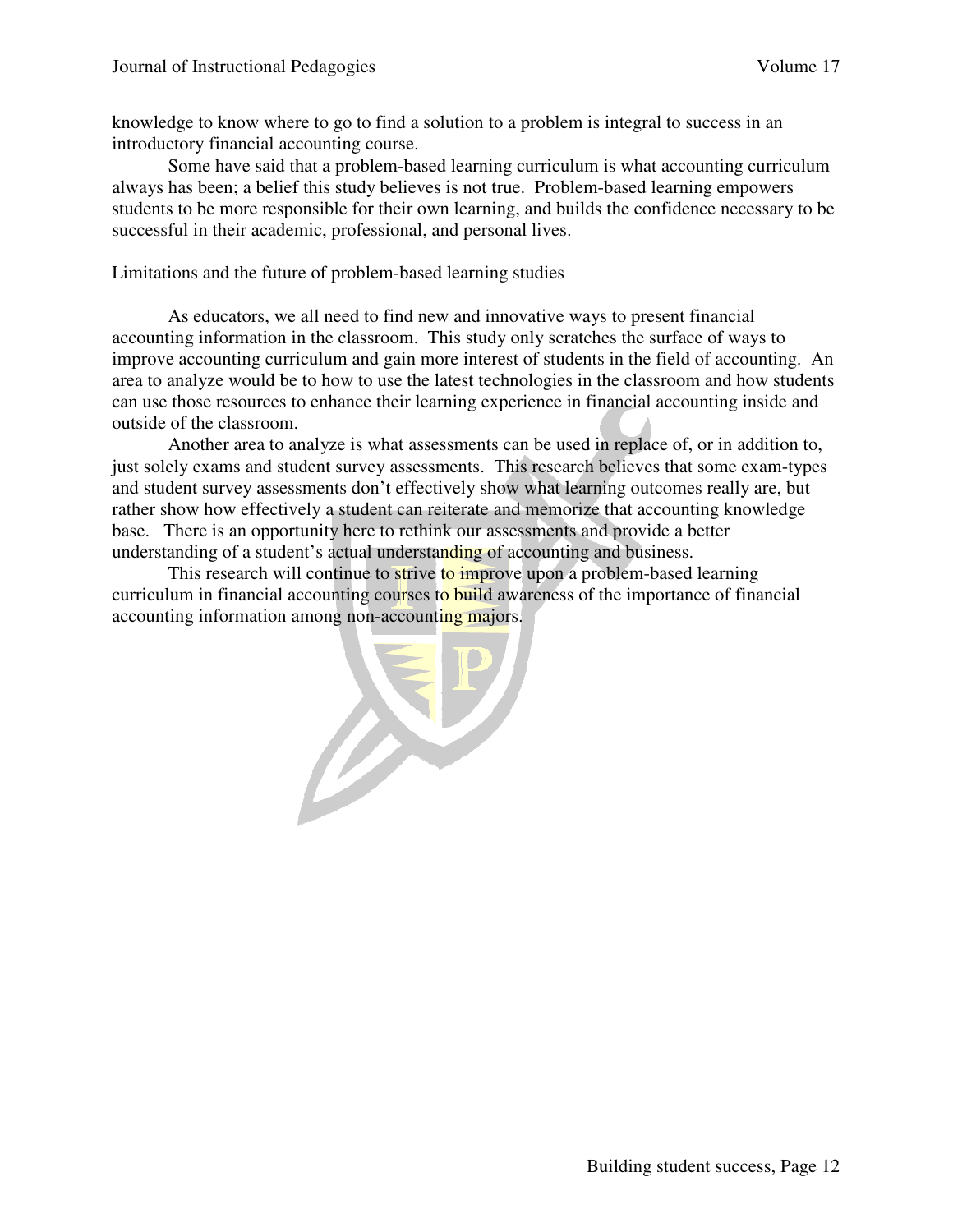## **REFERENCES**

American Institute of Certified Public Accountants (2013). Mapping of the AICPA Core Competency framework to the skills tested on the CPA Exam. Web address: http://www.aicpa.org/interestareas/accountingeducation/resources/downloadabledocuments/map ping\_of\_ccf\_to\_cpa\_exam\_skills\_foraec.pdf

Archer, J. J., & Cooper, S. (1999). *An initiator-catalyst approach to college counseling outreach.* Journal of College Counseling , 2, 76-88.

Ayres, P. (2006). Impact of reducing intrinsic cognitive load on learning in a mathematical domain. *Applied Cognitive Psychology 20*: 287–298.

Barrows, Howard S. *The Tutorial Process.* Springfield: Southern Illinois University School of Medicine, 1988.

Barrows, Howard S. (1996). Problem-Based Learning in Medicine and Beyond: A Brief Overview. *New Directions for Teaching and Learning, No. 68, Winter.* 

Byrne, M. and Flood, B. (2005). A study of accounting students' motives, expectations and preparedness for higher education. *Journal of Further and Higher Education 29 (2)*: 111–124.

Dodge, T. M., Mitchell, M. F., & Mensch, J. M. (2009). Student retention in athletic training education programs. *Journal of Athletic Training*, 197-207.

Edmonds, T. P. and Alford, R.M. (1989). Environmental complexity and the level of information processing by introductory accounting students. Issues in Accounting Education 4 (2): 345–358.

Gracia, L., and Jenkins, E. (2002). An exploration of student failure on an undergraduate accounting program of study. *Accounting Education 11 (1)*: 93–107.

Heron, J. (1989). *The Facilitator's Handbook.* London: Kogan Page.

Heron, J. (1993). *Group Facilitation.* London: Kogan Page.

Mayer, R. E., Mathias, A. and Wetzell, K. (2002). Fostering understanding of multimedia messages through pre-training: Evidence for a two-stage theory of mental model construction. *Journal of Experimental Psychology: Applied 8 (3)*: 147–154.

Savin-Baden, M. (2003). *Facilitating Problem-Based Learning.* Berkshire, England: The Society of Research into Higher Education.

Smith, J. P. I., diSessa, A.A. and Roschelle J. (1993). Misconceptions reconceived: A constructivist analysis of knowledge in transition. *Journal of the Learning Sciences 3 (2)*: 115– 163.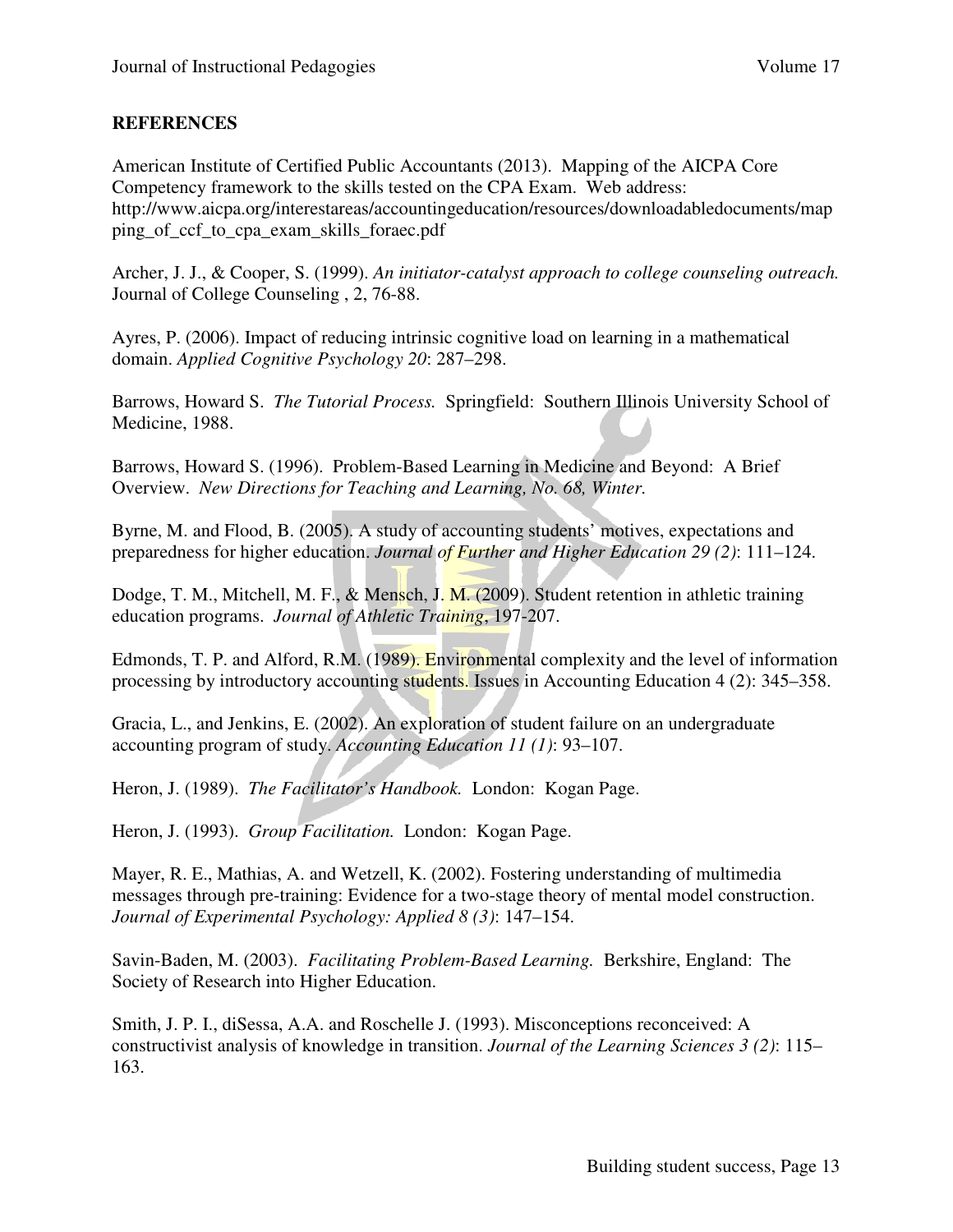Stone, D. N. (1994). Overconfidence in initial self-efficacy judgments: Effects on decision processes and performance. *Organizational Behavior and Human Decision Processes 59*: 452– 474.

Stone, D. N., Arunachalam, V. and Chandler, J.S. (1996). An empirical investigation of knowledge, skill, self-efficacy and computer anxiety in accounting education. *Issues in Accounting Education 11 (2):* 345–376.

Sweller, J., and Chandler, P. (1994). Why some material is difficult to learn. *Cognition and Instruction 12 (3)*: 185–233.

U.S. News and World Report (2013). http://colleges.usnews.rankingsandreviews.com/bestcolleges/rankings/national-universities/freshmen-least-most-likely-return?src=stats&int=4f0116

Wooten, T. C. (1996). Factors influencing student learning in introductory accounting classes: A comparison of traditional and nontraditional students. *Issues in Accounting Education 13 (2)*: 357–373.

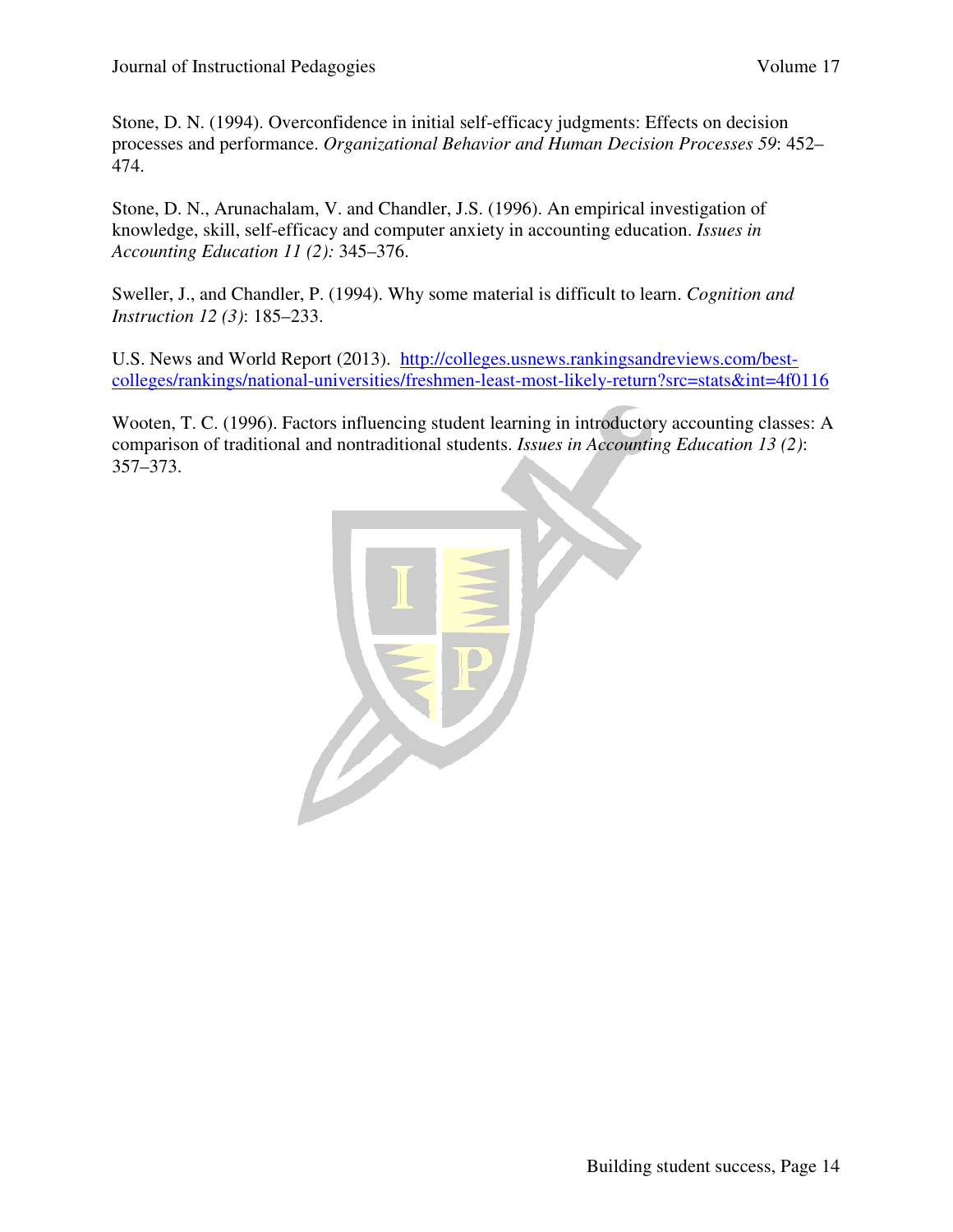| <b>TABLE 1</b>                     |                  |        |        |        |
|------------------------------------|------------------|--------|--------|--------|
|                                    |                  | Exam 1 | Exam 2 | Exam 3 |
| <b>Non-PBL</b>                     | Mean             | 77.0%  | 72.5%  | 66.9%  |
| Approach                           | Std. Deviation   | 12.818 | 14.944 | 15.641 |
| <b>PBL</b>                         | Mean             | 77.6%  | 73.9%  | 74.3%  |
| Approach                           | Std. Deviation   | 9.567  | 10.359 | 11.786 |
| Independent<br><b>Samples Test</b> | Significance (95 | .780   | .685   | .002   |

## **APPENDIX**

| <b>TABLE 2</b>                                              |         |        |
|-------------------------------------------------------------|---------|--------|
| <b>Respondents "Almost Always" Results</b>                  |         |        |
| This course                                                 | Non-PBL | PBL    |
| facilitated independent thinking and problem solving        | 65%     | 80%    |
| encouraged students to be involved in the learning process. | 61\%    | $71\%$ |

# **Rubric/Assessment Instrument of Student Learning**

| <b>Functional Analysis</b> |                                                                                                                                                                                                                                                             |                                                                                              |  |
|----------------------------|-------------------------------------------------------------------------------------------------------------------------------------------------------------------------------------------------------------------------------------------------------------|----------------------------------------------------------------------------------------------|--|
| <b>Item</b>                | <b>Description</b>                                                                                                                                                                                                                                          | <b>Instructor Grade/Comments</b><br>Exceeds (E), Meets (M),<br><b>Needs Improvement (NI)</b> |  |
| Measurement                | Student has the ability to<br>understand and analyze business<br>information and able to make<br>decisions based on the<br>information.                                                                                                                     |                                                                                              |  |
| Reporting                  | Student is able to communicate<br>intelligently about business<br>information regarding four<br>primary financial statements:<br><b>Income Statement</b><br><b>Statement of Retained Earnings</b><br><b>Balance Sheet</b><br><b>Statement of Cash Flows</b> |                                                                                              |  |
| <b>Risk Analysis</b>       | Student have the ability to render<br>judgments about a company based<br>on the available business<br>information through performing<br>financial statement analysis,<br>measuring liquidity, solvency, and<br>profitability                                |                                                                                              |  |